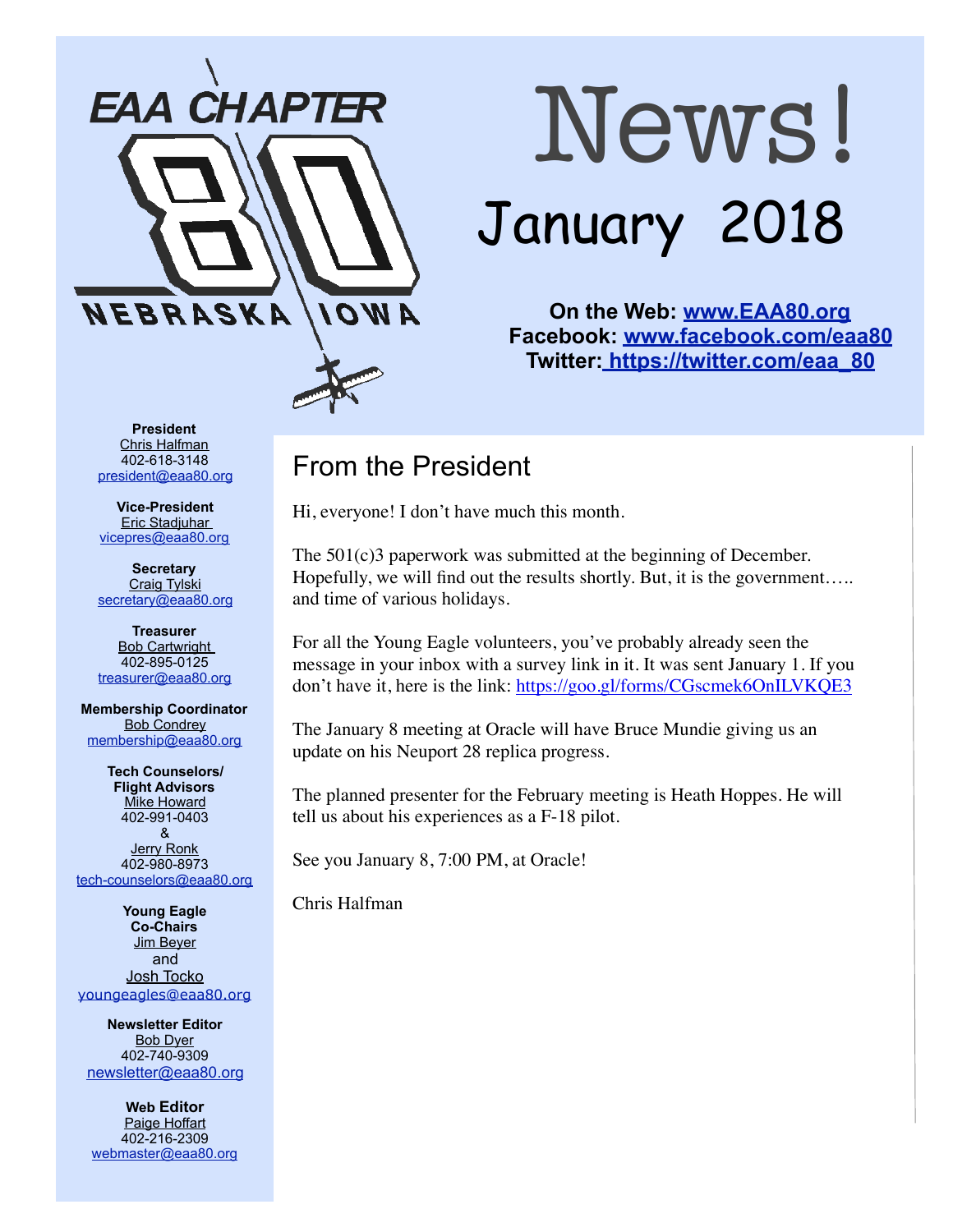#### **Upcoming Events**

[Omaha IMC Club](https://www.eaa.org/eaa/event/2017-12-14-Omaha_IMC_Club?id=9BAB18C3F52D4E63A6CF3EA01D43B9D4)

Thursday, Jan  $11 \cdot 7:00$  PM - 8:30 PM Omaha, Nebraska

- January 20, 2018
- [EAA 569 Breakfast \(Crete\)](http://eaa569.org/blog/) at 8:00 AM
- February 3, 2018
	- [EAA 1055 Breakfast \(York\)](http://1055.eaachapter.org/) at 8:00 AM
- February 17, 2018
- [EAA 569 Breakfast \(Crete\)](http://eaa569.org/blog/) at 8:00 AM
- March 3, 2018
	- [EAA 1055 Breakfast \(York\)](http://1055.eaachapter.org/) at 8:00 AM
- March 17, 2018 ◦ [EAA 569 Breakfast \(Crete\)](http://eaa569.org/blog/) at 8:00 AM

## January Webinars

#### **Preflight Delight: Look Before you Launch**

**Wednesday, January 10 – 7 p.m. CST** Presenter: Prof. H. Paul Shuch | *Qualifies for FAA Wings and AMT credit.* [Register Now >>](http://go.eaa.org/GNE0U830m71BS0OB0000HKV)

#### **U.S. Unlimited Aerobatic Team**

**Tuesday, January 16 – 7 p.m. CST** Presenter: Jim Bourke [Register Now >>](http://go.eaa.org/DSC10080UEm0080NBK3H0OV)

#### **When the Engine Goes Quiet**

**Wednesday, January 24 – 7 p.m. CST** Presenter: John Townsley | *Qualifies for FAA Wings credit.* [Register Now >>](http://go.eaa.org/x0S000083DN0BKE09O1HmUV)

#### **Midair Collision Physics, Gambles, and Myths**

**Wednesday, January 31 – 7 p.m. CST** Presenter: Robert Patlovany | *Qualifies for FAA Wings credit.* [Register Now >>](http://go.eaa.org/uEK000mE1B0O0a038HVSUN0)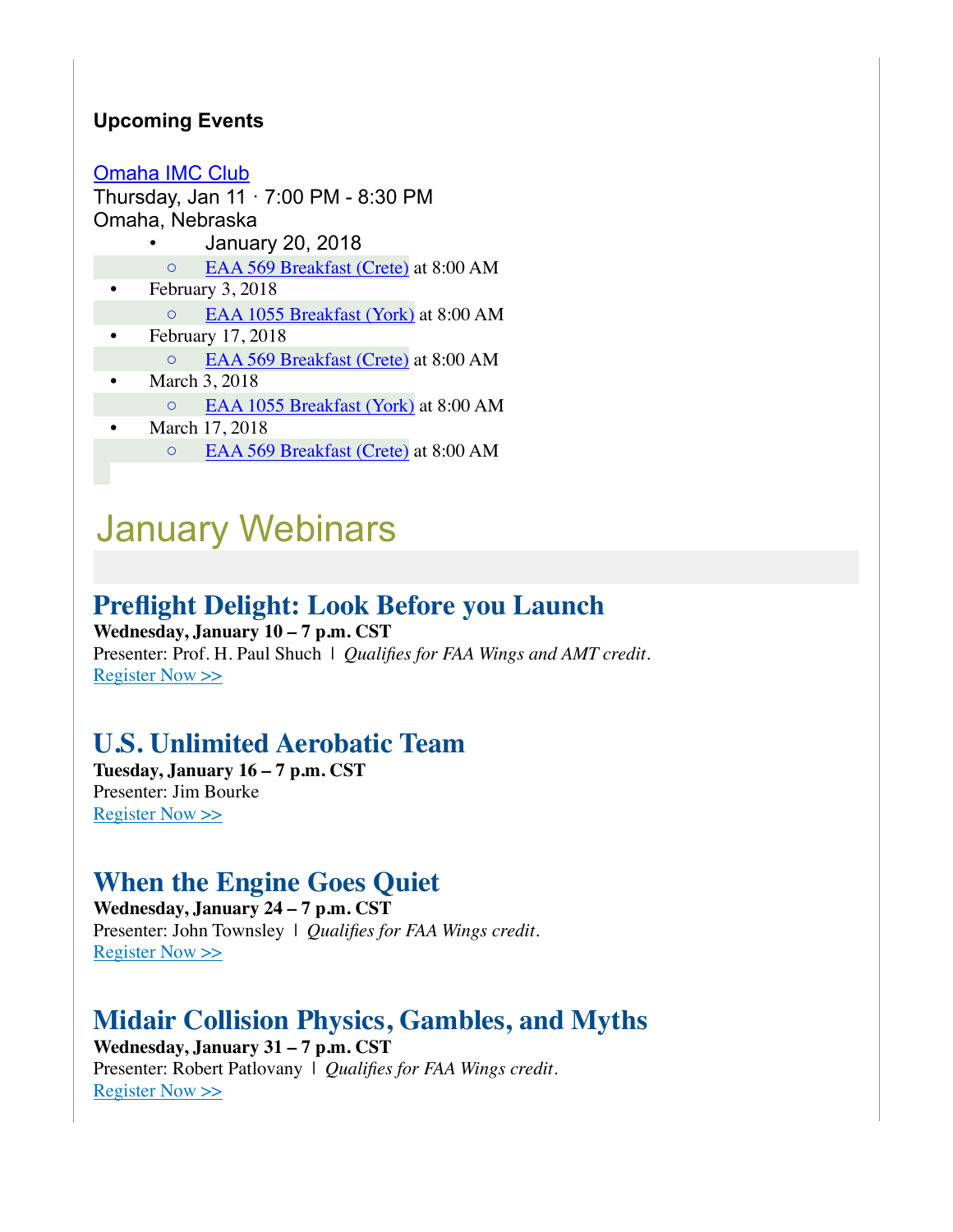## February Webinars

#### **What? No smoking gun?**

**Wednesday, February 7 – 8 p.m. CST** Presenter: Mike Busch | *Qualifies for FAA Wings and AMT credit.* [Register Now >>](http://go.eaa.org/FNmEB00Fb0S0H38V000UOK1)

#### **IFR Decision Making: Chasing Choices**

**Tuesday, February 13 – 7 p.m. CST** Presenter: Andy Miller | *Qualifies for FAA Wings credit.* [Register Now >>](http://go.eaa.org/a0300B0NVS0m00cUGEK81HO)

#### **So, You Want to Build a Jet?**

**Wednesday, February 21 – 7 p.m. CST** Presenter: Lance Hooley [Register Now >>](http://go.eaa.org/uHK000mE1B0O0d038HVSUN0)

**Upcoming Chapter Leadership Boot Camps** 

**Saturday, Jan 27, 8 a.m. - 5 p.m. | Denver, CO**

**Saturday, Feb 24, 8 a.m. - 5 p.m. | Daytona Beach, FL** 

**Anyone interested can find more information at:** 

**<http://go.eaa.org/Q0qU0mE0Sp3BV0KIO0081H0>**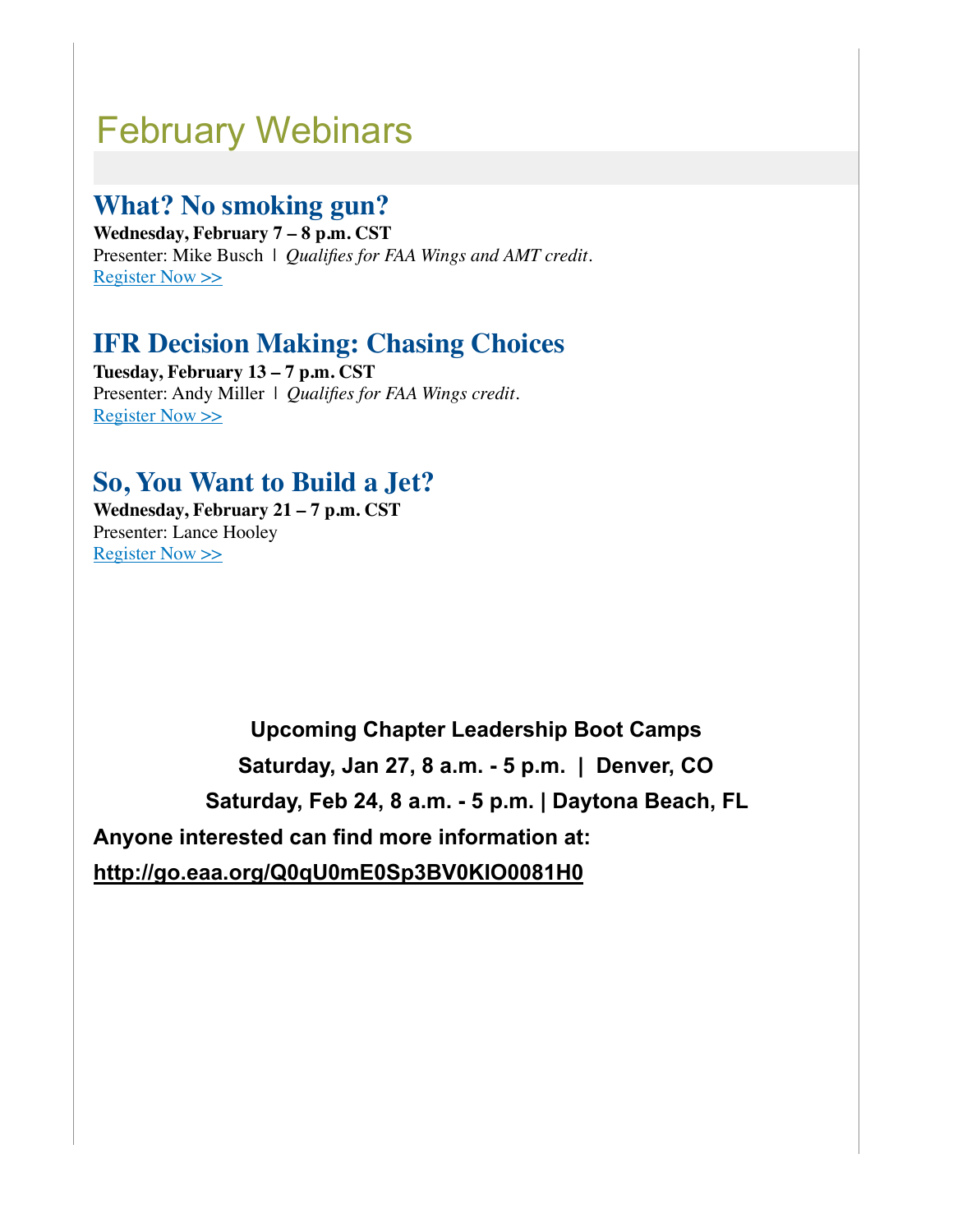Please send any pictures or articles to share with our chapter to [newsletter@eaa80.org](mailto:newsletter@eaa80.org) 

Or [radyer@msn.com](mailto:radyer@msn.com)

Or 402-740-9309

See you at the meeting

|                        |                                 |             | <b>EAA 80 MONTHLY TREASURER REPORT</b> |          |               |                                      |
|------------------------|---------------------------------|-------------|----------------------------------------|----------|---------------|--------------------------------------|
|                        |                                 |             |                                        | $Jan-18$ |               |                                      |
|                        |                                 |             |                                        |          |               |                                      |
| Checking               |                                 |             |                                        |          |               |                                      |
| Acct. 310              |                                 |             |                                        |          |               |                                      |
| <b>Opening Balance</b> |                                 | \$14,359.19 |                                        |          |               |                                      |
| Receipts               |                                 |             |                                        |          |               |                                      |
|                        | <b>FDMS Dep</b>                 |             |                                        |          |               |                                      |
|                        | 50/50                           |             |                                        |          |               |                                      |
|                        | 12/27/2017 Y.E. Reimburse       |             | \$93.00                                |          |               |                                      |
|                        | <b>Dues</b>                     |             |                                        |          |               |                                      |
| <b>Expenses</b>        |                                 |             |                                        |          |               |                                      |
|                        | 12/5/2017 501(c)3 Reg. B.Mundie |             | \$275.00                               |          |               |                                      |
|                        | 12/5/2017 FDMS Fee              |             | \$4.95                                 |          |               | FDMS is First Data Management System |
|                        | <b>FDMS Discount</b>            |             |                                        |          | (Credit Card) |                                      |
|                        |                                 |             |                                        |          |               |                                      |
|                        |                                 |             |                                        |          |               |                                      |
|                        | (Note: Credit Card amounts      |             |                                        |          |               |                                      |
|                        | will be accounted on cash       |             |                                        |          |               |                                      |
| basis when recorded)   |                                 |             |                                        |          |               |                                      |
| <b>Ending Balance</b>  |                                 |             | \$14,172.24                            |          |               |                                      |
|                        |                                 |             |                                        |          |               |                                      |